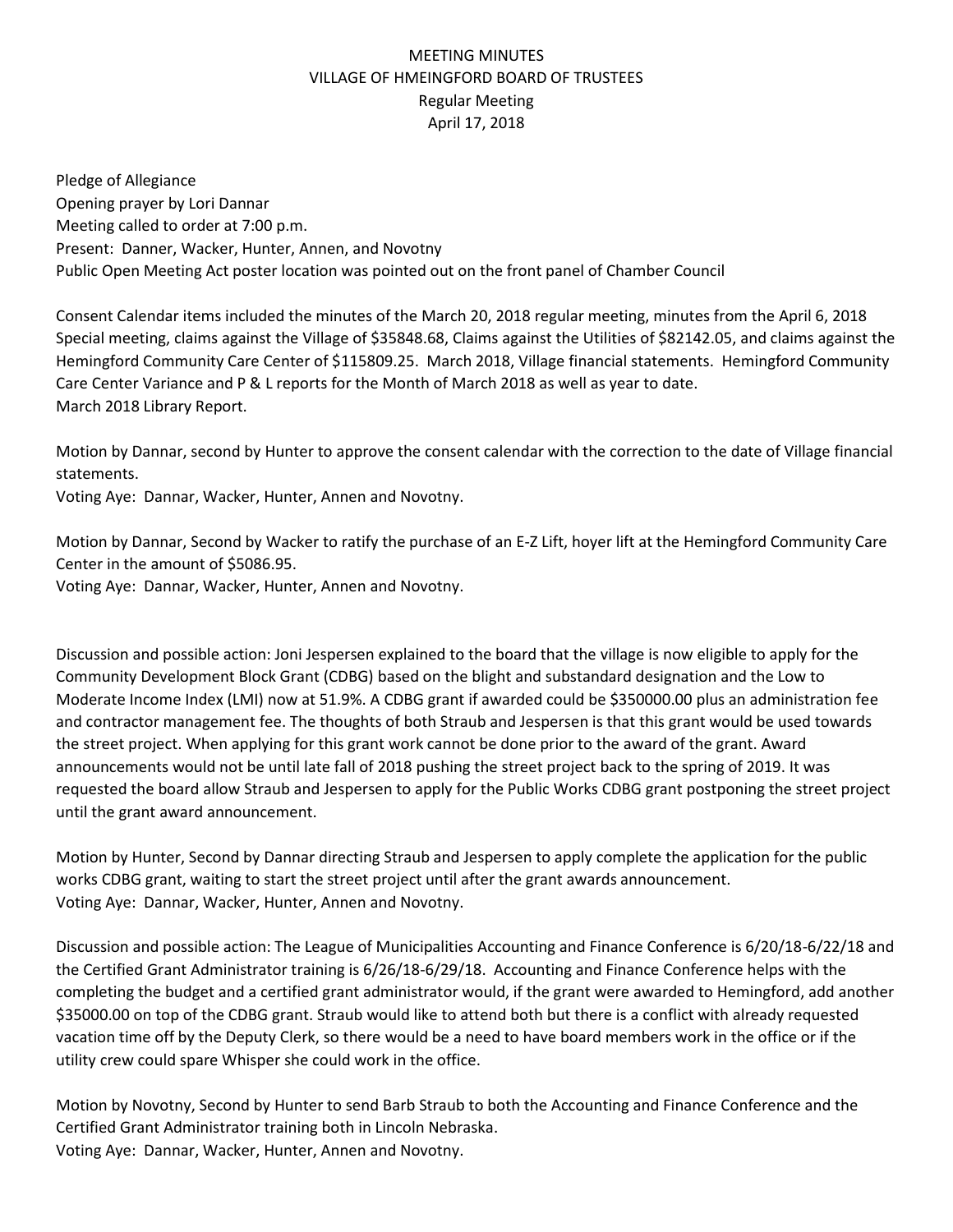Hemingford Community Care Center report: Census at the Care Center is 29 on the Nursing Home side and 11 on the Assisted Living wing. There is a waiting list for the Assisted Living wing. There will be one admit on Friday on the Nursing Home Side. The new call light system is installed, now tweaking the system to fit the needs of the Care Center. Kristy shared a card the center received from family of a resident that recently passed away, as well as an e-mail received by a vendor commending her on her patience, caring and compassion for a resident as witnessed by the vendor.

Hemingford Utilities report: Kyle and Colt have both attended water operator continuing training in Bridgeport as well as Waste Water Operator Certification classes in North Platte. It will be another week before test results are back on the Waste Water Certification exam. Josh, Andy and Whisper have been working on the new electric service to Table Top Meats property east of town. The service there is ready to hang transformers when their electrician is ready. There will be a service pole replaced behind Russ Frahm's when the weather straightens up. Interviewing for the seasonal parttime positions well take place the last full week of April, there have been three applicants.

Discussion and possible action: Kyle would like to see the utilities department add a fee to utility bills for technology. Most municipalities collet a small fee on they utility bills to be used to update meters and meter reading equipment, Hemingford has no such fee, there is however an administrative fee of \$1.50 on each utility bill that could be renamed and marked for technology and equipment upgrades.

Motion by Wacker, Second by Hunter directing the village attorney to draft a resolution to that effect. Renaming the administrative fees to technology fee to be used for the upgrades on meters and meter reading equipment. Voting Aye: Dannar, Wacker, Hunter, Annen and Novotny.

Hemingford Police Department Report: Chief Bryner has been looking into new radios for the police department, he estimates the needs for the department to cost approximately \$32000.00. Alliance PD has just replaced their radios and because the old ones were purchased with a government grant they have to be stored or repurposed to another law enforcement agency. Alliance has offered Hemingford the old radios, the only cost to the village then would be to program to fit the needs of Hemingford PD. Hemingford's old radios will be used by the utilities crew. There is not yet a time line for getting radios from Alliance, it is dependent on the completion of their upgrade.

Hemingford Administrators report: Clerk School was held in Grand Island March 25-29 and will return to Kearney next year. Arbor day Celebration will be on April 27<sup>th</sup> at 4pm at the park where 13 trees will be planted along with one near the railroad track behind the "Gina Jespersen" sign and three at the cemetery. The Box Butte Development Corporation board meeting was held upstairs at the Hemingford Village office on April 11, 2018, BBDC a Perfect Blend Tuesday Morning Coffee will be held at the Village office on May 8<sup>th</sup>. Community Redevelopment Authority (CRA) will hold a retreat on April 24<sup>th</sup> at Panhandle Public Health Offices working to create a redevelopment plan to present to the village board.

Hemingford Volunteer Fire Department Report: The Fire Department has a full roster with 30 firefighters of which 8 are EMT's and one RN. The department responded to 28 fire calls last season and 80 EMS calls in the past year. The fire hall expansion is complete with the exception of two small electrical issues. A bunker gear washer has been purchased and will be looking for approval in the future for the purchase of rapid intervention team bags. The department has also elected to participate in the Volunteer Emergency Responders Incentive Act, give department members that qualify a \$250 tax credit. Barbara Keegan has been designated as the certification administrator and will keep track of points earned for each fire department member and forward the information to the Village office for filing with the Nebraska Department of Revenue.

Discussion and possible action: Hemingford Rural Fire Department MFO request. The Rural Fire department submitted a request in the amount of \$104783.53. Due to some confusion and turnover in staff MFO funds had not been requested or disbursed since 2013. The Village board directed the administrator to work with Hemingford Volunteer Fire Department and the Rural Fire Department to research the situation and report back to the board at the May 2018 board meeting.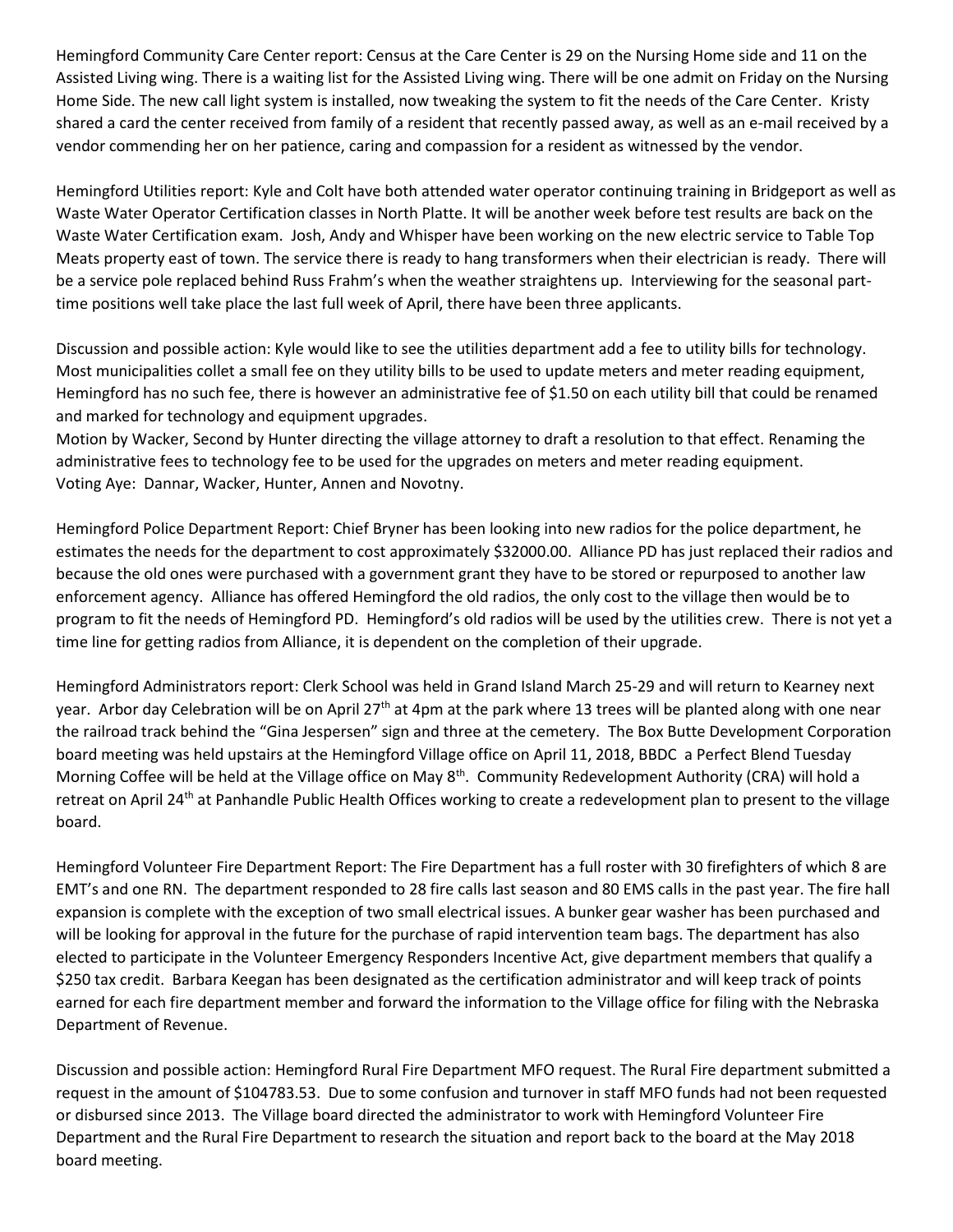Second Reading Ordinance #805

AN ORDINANCE OF THE VILLAGE OF HEMINGFORD, NEBRASKA, REPEALING ORDINANCES 780, §3-501, §3-502, AND §50.02 OF THE HEMINGFORD VILLAGE CODE, AND ESTABLISHING A COMPLETE UTILITY BILLING PROCEDURE; AMENDING THE HEMINGFORD VILLAGE CODE OF ORDINANCES AND REPEALING ANY OTHER ORDINANCES OR PROVISIONS IN CONFLICT THEREWITH, DIRECTING THE PUBLICATION OF THIS ORDINANCE AND PRESCRIBING THE TIME WHEN THIS ORDINANCE SHALL BE IN FULL FORCE AND EFFECT.

Motion to waive the third reading of Ordinance #805 by Dannar, second by Novotny Voting Aye: Dannar, Wacker, Hunter, Annen and Novotny.

Motion by Dannar, Second by Wacker pass and publish Ordinance #805 Voting Aye: Dannar, Wacker, Hunter, Annen and Novotny.

Motion by Hunter to go into executive session to protect the public interest for discussion of Care Center concerns. Motion failed due to lack of a second.

Motion to adjourn at 8:48pm by Hunter, Second by Novotny Voting Aye: Dannar, Wacker, Hunter, Annen and Novotny.

ATTEST:

John Annen, Chairman

\_\_\_\_\_\_\_\_\_\_\_\_\_\_\_\_\_\_\_\_\_\_\_\_\_\_\_\_\_\_

\_\_\_\_\_\_\_\_\_\_\_\_\_\_\_\_\_\_\_\_\_\_\_\_\_\_\_ Barb Straub, Village Clerk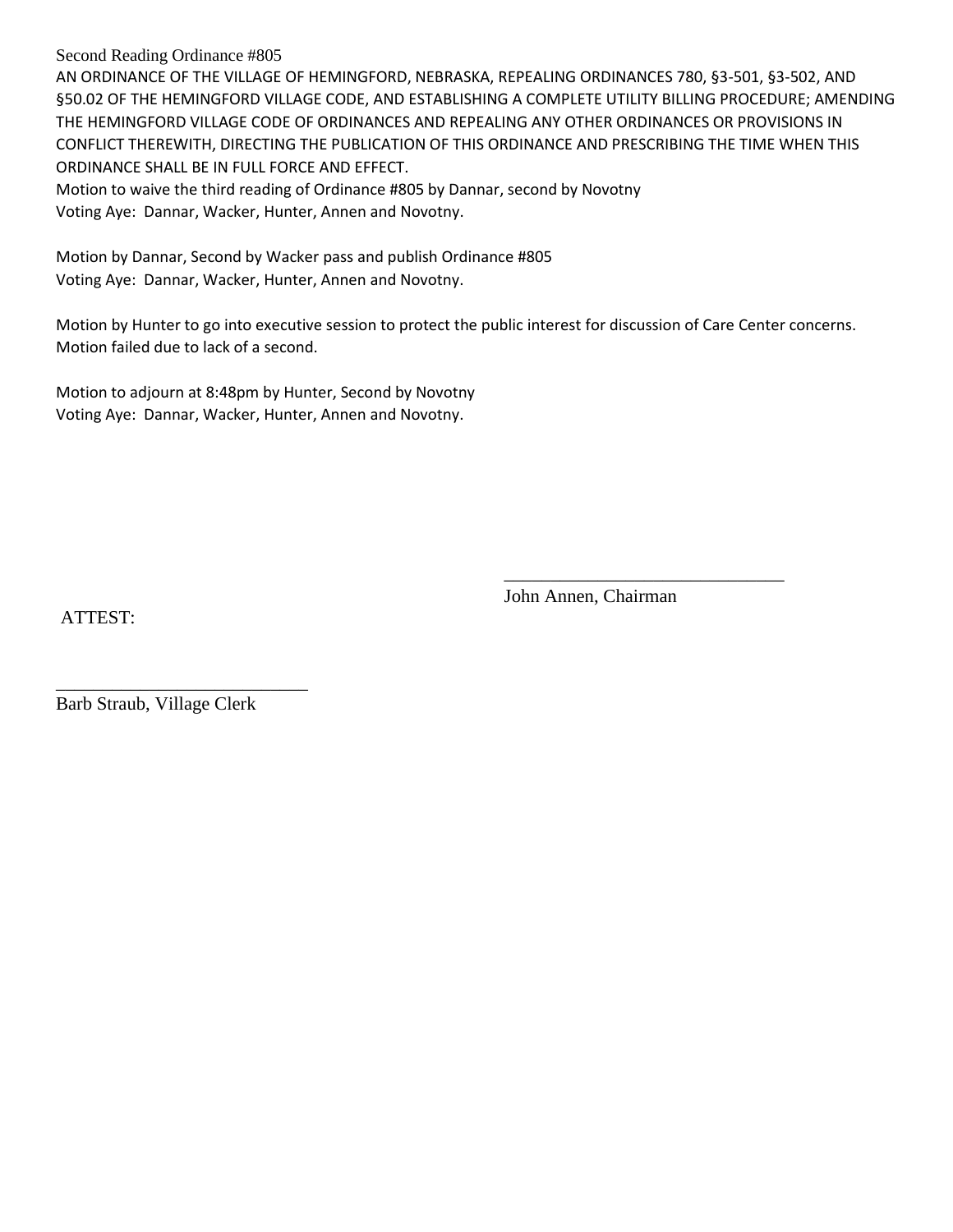| 17-Apr-18                       | <b>VILLAGE</b>        |             |          |
|---------------------------------|-----------------------|-------------|----------|
| American Legal                  | code book             | \$650.00    |          |
| Ackerman Ag                     | tree tags             | \$85.00     |          |
| <b>Alliance Floral Hoffhaus</b> | Arbor day             | \$4,633.00  |          |
| <b>Bank Card</b>                | sup                   | \$184.01    |          |
|                                 | contract              |             |          |
| <b>Bytes</b>                    | service               | \$39.75     |          |
|                                 | contract              |             |          |
| Caselle                         | service               | \$336.33    |          |
| Demco                           | sup                   | \$62.58     |          |
| <b>Farmers Coop</b>             | sup                   | \$76.40     |          |
|                                 | contract              |             |          |
| <b>Flannel Brothers</b>         | service               | \$125.00    |          |
| Hansen's Locksmithing           | keys                  | \$10.00     |          |
| Hemingford Coop Telephone       | phone                 | \$452.30    |          |
| <b>KCOW</b>                     | adv                   | \$20.00     | for      |
| Keep Alliance Beautiful         | mulch                 | \$2,585.00  | approval |
| <b>MCT Trucking</b>             | mulch hauling         | \$160.00    |          |
| <b>Menards</b>                  | sup                   | \$179.00    |          |
| <b>Mobius</b>                   | internet              | \$25.00     |          |
| <b>NTO</b>                      |                       | \$354.45    |          |
| Petty Cash                      | sup                   | \$101.47    |          |
| <b>Rabens Market</b>            | labor/sup             | \$15.27     |          |
| Simmons Olsen Law Firm          | sup<br>pro fees       | \$1,815.40  |          |
| Sturdevants                     |                       | \$8.85      |          |
| <b>Susie Cheek</b>              | sup<br>contract labor | \$83.33     |          |
|                                 |                       |             |          |
| The Hemingford Ledger           | adv                   | \$210.20    |          |
| Viaero                          | cell phone            | \$198.81    |          |
| Westco                          | fuel                  | \$379.94    |          |
| <b>PAYROLL</b>                  | 3/29/2018             | \$12,666.88 |          |
| <b>PAYROLL</b>                  | 4/12/2018             | \$12,206.11 |          |
|                                 |                       |             |          |

**\$37,664.08** 

|                           | 20-Mar-18 UTILITIES |          |          |          |
|---------------------------|---------------------|----------|----------|----------|
| <b>Alliance Tractor</b>   |                     | sup      | \$7.26   |          |
| <b>Bank Card</b>          |                     | sup      | \$76.10  |          |
|                           |                     |          |          | for      |
| <b>Black Hills Energy</b> |                     | gas      | \$671.24 | approval |
| <b>BNSF</b>               |                     | rent     | \$830.55 |          |
| <b>Border States</b>      |                     | sup      | \$546.11 |          |
|                           |                     | contract |          |          |
| <b>Bytes Computer</b>     |                     | service  | \$79.50  |          |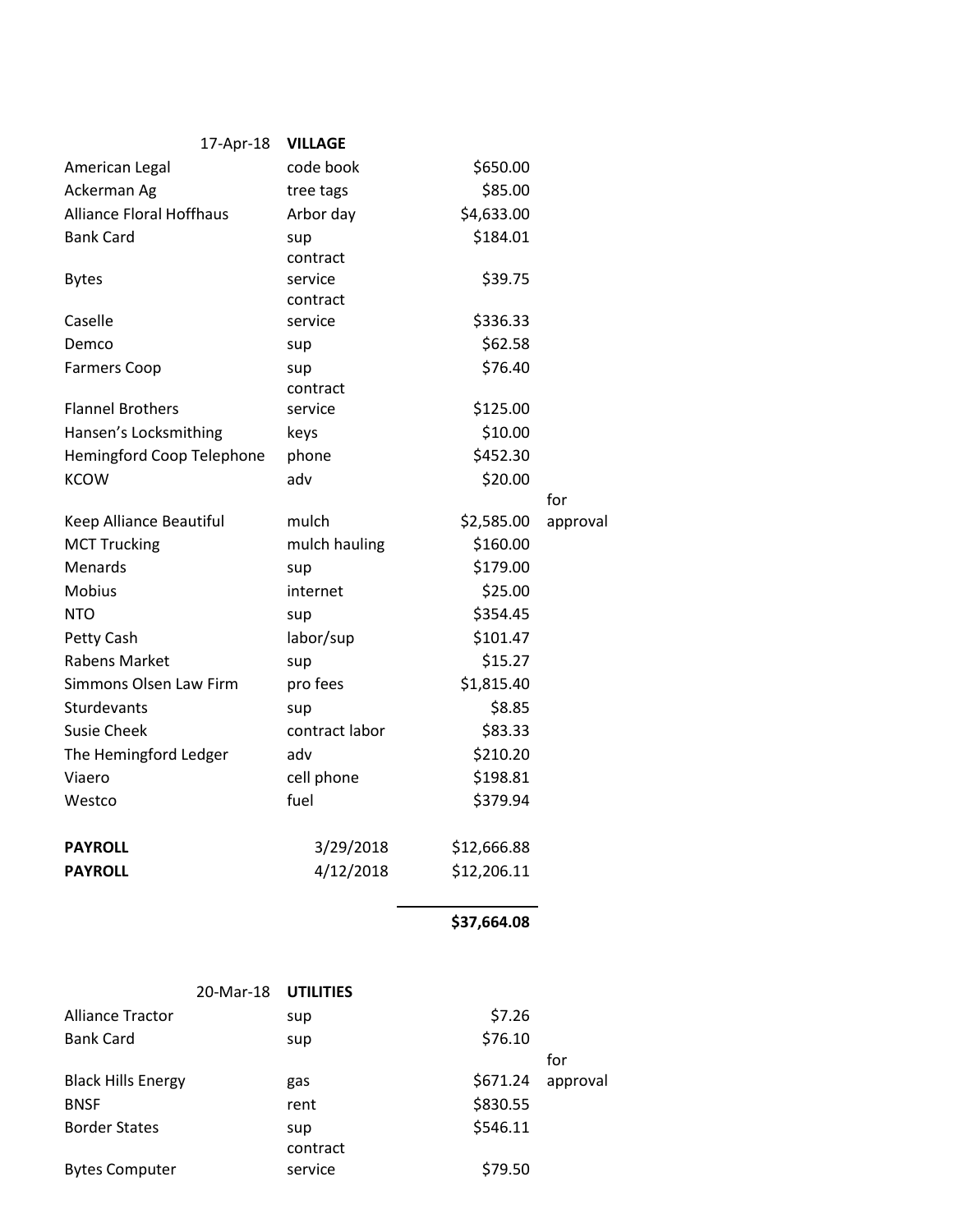| Carquest                  | sup            | \$29.42     |          |
|---------------------------|----------------|-------------|----------|
|                           | contract       |             |          |
| Caselle                   | service        | \$672.67    |          |
| Core & Main               | sup            | \$323.46    |          |
| <b>DHHS</b>               | water testing  | \$489.00    |          |
| <b>Farmers Coop</b>       | sup            | \$23.96     |          |
| <b>GNMSS</b>              | office visit   | \$129.00    |          |
| H & H                     | hauling        | \$4,151.79  |          |
| Hansen's Locksmithing     | keys           | \$20.00     |          |
| Hemingford Coop Telephone | phone          | \$308.00    |          |
| John Deere                | sup            | \$56.50     |          |
| <b>KCOW</b>               | adv            | \$40.00     |          |
|                           |                |             | for      |
| <b>NDEQ</b>               | testing        | \$150.00    | approval |
| <b>NMPP</b>               | dues           | \$783.17    |          |
|                           | power          |             |          |
| <b>NPPD</b>               | purchase       | \$43,250.35 |          |
| <b>NTO</b>                | sup            | \$64.64     |          |
|                           | contract       |             |          |
| One Call                  | service        | \$43.20     |          |
| PADD                      | blight study   | \$39.92     |          |
| Petty Cash                | travel         | \$31.57     |          |
| <b>Print Express</b>      | sup            | \$399.30    |          |
| <b>Purchase Power</b>     | postage        | \$447.80    |          |
| Rabens Market             | sup            | \$29.70     |          |
| Radiology Imaging of Ne   | x-rays         | \$59.00     |          |
| <b>Roller Hardware</b>    | sup            | \$53.58     |          |
| <b>Solutions EAP</b>      | contract       |             |          |
| <b>Sturdevants</b>        | service        | \$36.85     |          |
|                           | sup            | \$7.14      |          |
| <b>Susie Cheek</b>        | contract labor | \$166.67    |          |
| <b>SWANN</b>              | disposal       | \$6,056.82  |          |
| The Hemingford Ledger     | adv            | \$420.40    |          |
| Viaero                    | cell phone     | \$66.24     |          |
| Westco                    | fuel           | \$439.28    |          |
| <b>PAYROLL</b>            | 3/29/2018      | \$10,690.47 |          |
| <b>PAYROLL</b>            | 4/12/2018      | \$10,451.39 |          |

## **\$82,142.05**

| <b>HCCC Claims</b>        | 4/17/2018       |          |          |
|---------------------------|-----------------|----------|----------|
| Aflac                     | <b>Benefits</b> | \$576.30 |          |
| <b>Bank Card Center</b>   | <b>Supplies</b> | \$870.16 |          |
| Bernie's Ace Hardware     | <b>Supplies</b> | \$6.37   | APPROVAL |
| <b>Black Hills Energy</b> | GAS             | \$609.59 | ONLY     |
| <b>Bloedorn Lumber</b>    | <b>Supplies</b> | \$188.41 |          |
| <b>Blue Stauta</b>        | Software        | \$512.00 |          |